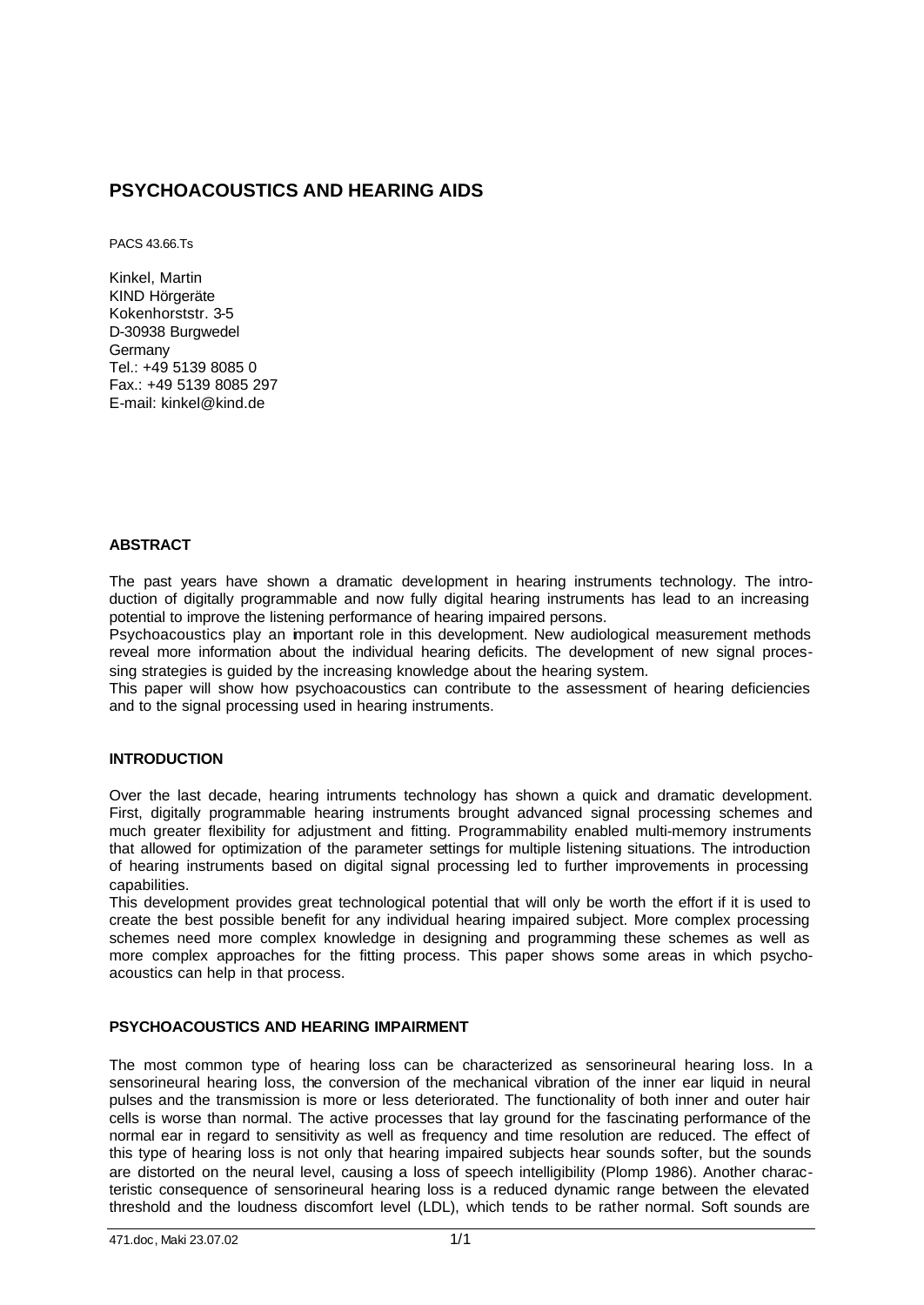not heard due to the threshold shift, but loud sounds are heard more or less normal. This can be interpreted as an acoustical contrast enhancement enlarging the difference between the perceived loudness of soft and loud sounds. In combination with masking this makes it difficult to hear soft speech components (such as some of the consonants) close to relatively loud components (such as vowels). Once some speech components remain unheard, they cannot be used for speech intelligibility. As a consequence, speech intelligibility often is rather low even when the average speech level is in a comfortable range.

The individual residual dynamic range can not accurately be predicted only from puretone threshold data (Kinkel and Moser 1998). As an alternative, the individual loudness perception can be measured with loudness scaling procedures (Hellbrück and Moser 1985; Allen, Hall et al. 1990; Kollmeier 1997). Typically, listeners are asked to rate the loudness of narrow-band noise signals on a categorical scale ("not heard – very soft – soft – medium – loud – very loud – extremely loud"). A loudness growth function can be derived fitting a linear function to the loudness ratings for different input levels. This function can be described by its slope and by the level that corresponds to the loudness 0 ("not heard"). This level is a good estimate of the pure tone threshold for mild to severe hearing losses (Kinkel and Moser 1998). The difference between the individual loudness function and the normal loudness function at different levels can be used to calculate target gain for amplification as a function of frequency and input level. For compensation of a reduced dynamic range, the amplification at low levels must be higher than at high levels, in some cases at very high levels no amplification at all might be necessary. The loss of frequency resolution and the loss of temporal resolution is also frequently associated with sensorineural losses. Although it is known that both factors have an adverse effect on speech intelligibility, they are not assessed in routine audiometric measurements today.

# **PSYCHOACOUSTICS IN HEARING AID TECHNOLOGY**

Many of the signal processing schemes used in contemporary hearing instruments are based on psychoacoustic ideas and models.This chapter describes the most common approaches to restore normal sound perception.

## Frequency processing

To compensate for frequency dependent hearing losses, most hearing instruments separate incoming signals into different frequency bands allowing separate gain adjustment or even more complex processing schemes. In commercially available hearing instruments, the number of bands can vary between only a few and about 20, following the concept of the Critical Bands (Zwicker and Fastl 1990). Gain adjustment in more frequency bands allows for a finer adjustment to the frequency characteristics of any particular hearing loss. Another positive side-effect of processing sounds in many narrow bands is that they allow for a finer feedback management reducing the gain in a single band in which feedback occurs.

## Restoring loudness perception

The first important step is to transform the input signal in a way that all speech components become audible again and that no sounds exceed the LDL. For all subjects suffering from reduced dynamic range this means that linear amplification cannot deliver the suitable amount of gain for all signals, since soft signals require more gain than loud sounds. Therefore, since many years, hearing aids have involved automatic gain control circuits (AGC). In such circuits, amplification is linear up to a certain level ("kneepoint") and compressed or even limited by a certain factor above this level. The kneepoint often was at 65 dB, which is right in the middle of the normal speech level range. So in a normal conversation, the AGC was switched on and off permanently, causing audible distortion. As a solution, the kneepoint was lowered below the normal speech level, e.g., to 45 dB. With such a low kneepoint, much less compression was necessary without providing too much amplification for loud sounds. Since amplification is controlled over a great level range, this type of compression often is referred to as "WDRC" (wide dynamic range compression). The fact, that the compression circuit normally is settled and that rather low compression ratios can be used, helps to avoid distortion. Most subjects rate the sound of WDRC hearing instruments much clearer and better as hearing instruments involving "classic" AGC circuits. WDRC hearing aids are rated better than linear hearing aids both in speech perception and in loudness growth measures. WDRC instruments resulted in consistent speech perception scores in different listening situations, whereas linear aids gave good scores only in average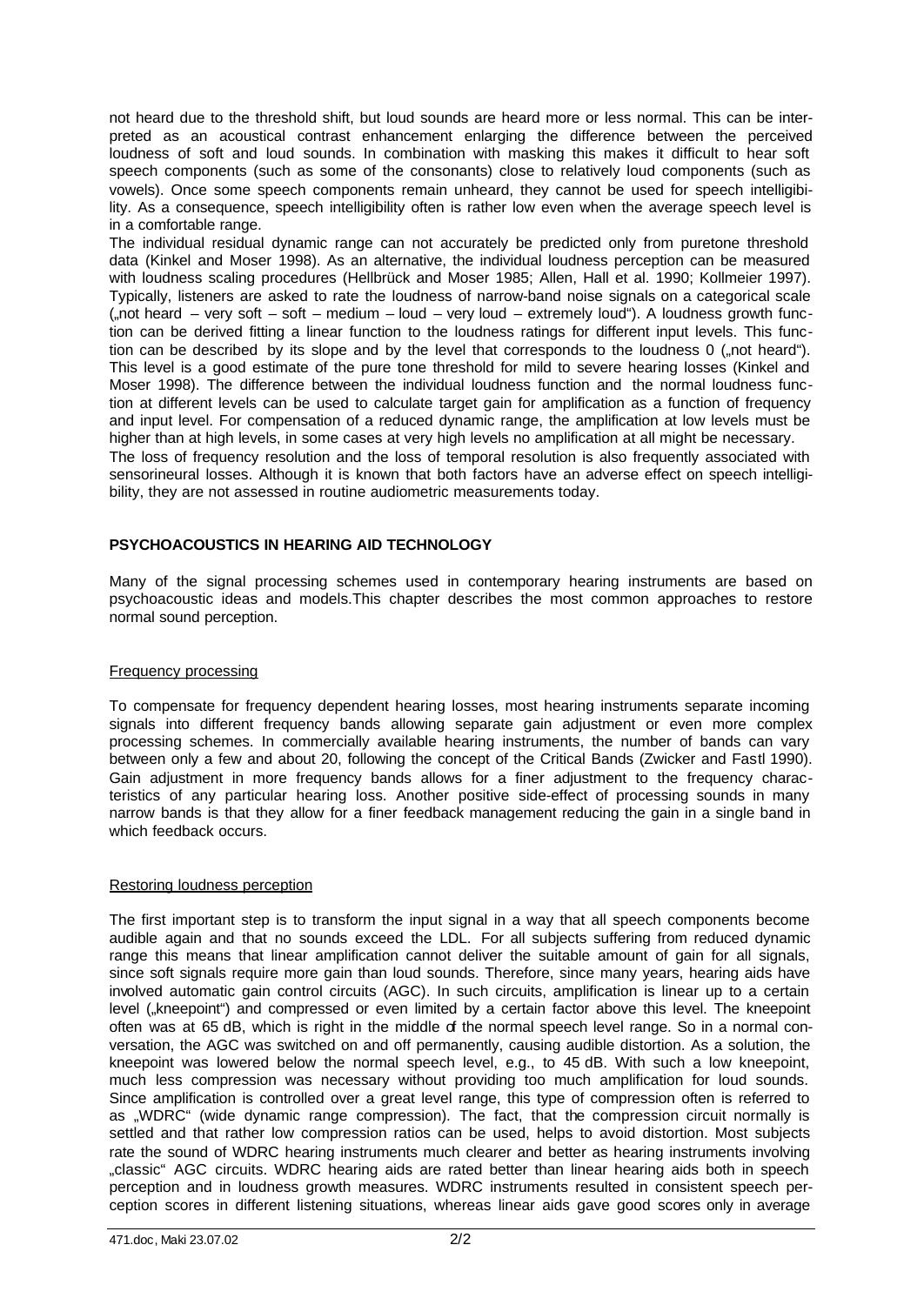speech situations. Scores degraded both for soft and loud situations. WDRC provided a significant larger and more normalized input dynamic range than linear amplification without volume control adjustments (Jenstad, Seewald et al. 1999; Jenstad, Pumford et al. 2000).

Considering loudness in more detail reveals that loudness is not only a function of level, but also of bandwidth and frequency composition of the signal. With many channels acting independently, some soft signal components that would be masked in normal hearing, become audible, because a low level is detected in the respective frequency band causing a relatively high gain. One way to avoid these effects is the introduction of channel interaction: the gain in each channel is influenced by the gain in adjacent channels. Totally independent processing could also work against speech intelligibility in certain acoustical situations. When a loud high-frequency signal is present, the compression in that channel is activated and the gain is reduced. If the gain in lower frequency bands is not affected, lowfrequency signals can potentially mask the speech components in the high-frequency bands. Channel interaction can help to reduce this potential detrimental effect of upward spread of masking. If the gain of some channels is reduced, e.g., to avoid feedback, the overall gain should be readjusted to avoid overall level fluctuations.

Some of the latest hearing instruments include loudness models considering loudness summation and masking effects for the calculation of channel gains and the overall amplification.

## Temporal characteristics

Regarding the temporal behavior of compression systems, three main approaches can be found in hearing instruments: compression limiting, automatic volume control, and syllabic compression.

Compression limiting is implemented with high compression thresholds, high compression ratios and short time constants. Only the amplification at high levels is restricted in order to avoid the output level to exeed the LDL. Peak clipping can be interpreted as compression limiting with an compression ratio ∞:1 above threshold.

To control the overall loudness, automatic volume control (AVC) uses low thresholds, low-to-medium compression ratios and long time constants. AVC can replace the manual volume control. The advantage of AVC is that it preserves fast changes in volume like the modulation within speech. A disadvantage is that AVC may act too slowly when sudden loud sounds (such as a slamming door) occur.

Syllabic compression systems realize a low kneepoint, low-to-medium compression ratios and short time constants to adjust the gain for different speech syllables. The main goal of syllabic compression is to restore the loudness relation between different speech elements to reduce the acoustical contrast enhancement caused by recruitment. Another advantage of syllabic compression is that it can quickly reduce gain when sudden loud sounds occur and can quickly recover from gain reduction after the loud sound has stopped. A disadvantage can be, that the natural level variations within speech are reduced, which might result in poorer speech intelligibility.

A compromise between the latter two principles can be to combine long and short time constants depending on the time course of the signal level. Short time constants are activated only when sudden loud sounds occur, otherwise the slow time constants are active. This strategy acts like an AVC circuit, but prevents loud sounds from being amplified too much.

## Speech processing

Some hearing instruments involve systems for speech enhancement. These systems try to increase the relative intensity of some segments of speech. Current processing strategies identify and enhance speech based either on temporal, or more recently, spectral content. Speech enhancement in hearing aids is still relatively new, and its effectiveness is largely unknown. Most studies show only a marginal average effect, but there is some evidence that speech enhancement has significant positive effect only for some kinds of hearing impairment.

## Automatic program selection

A few years ago, one main tendency was the development of so called "automatic" hearing instruments. The basic idea is rather simple: since the ear itself does not have any trimmers or switches, a hearing instrument should not need them either. Regarding the loudness processing, technologies like WDRC or the K-Amp™ (Killion 1993) reached this goal quite well. However, a closer look reveals that even in normal hearing different strategies are used in different listening situations and acoustical envi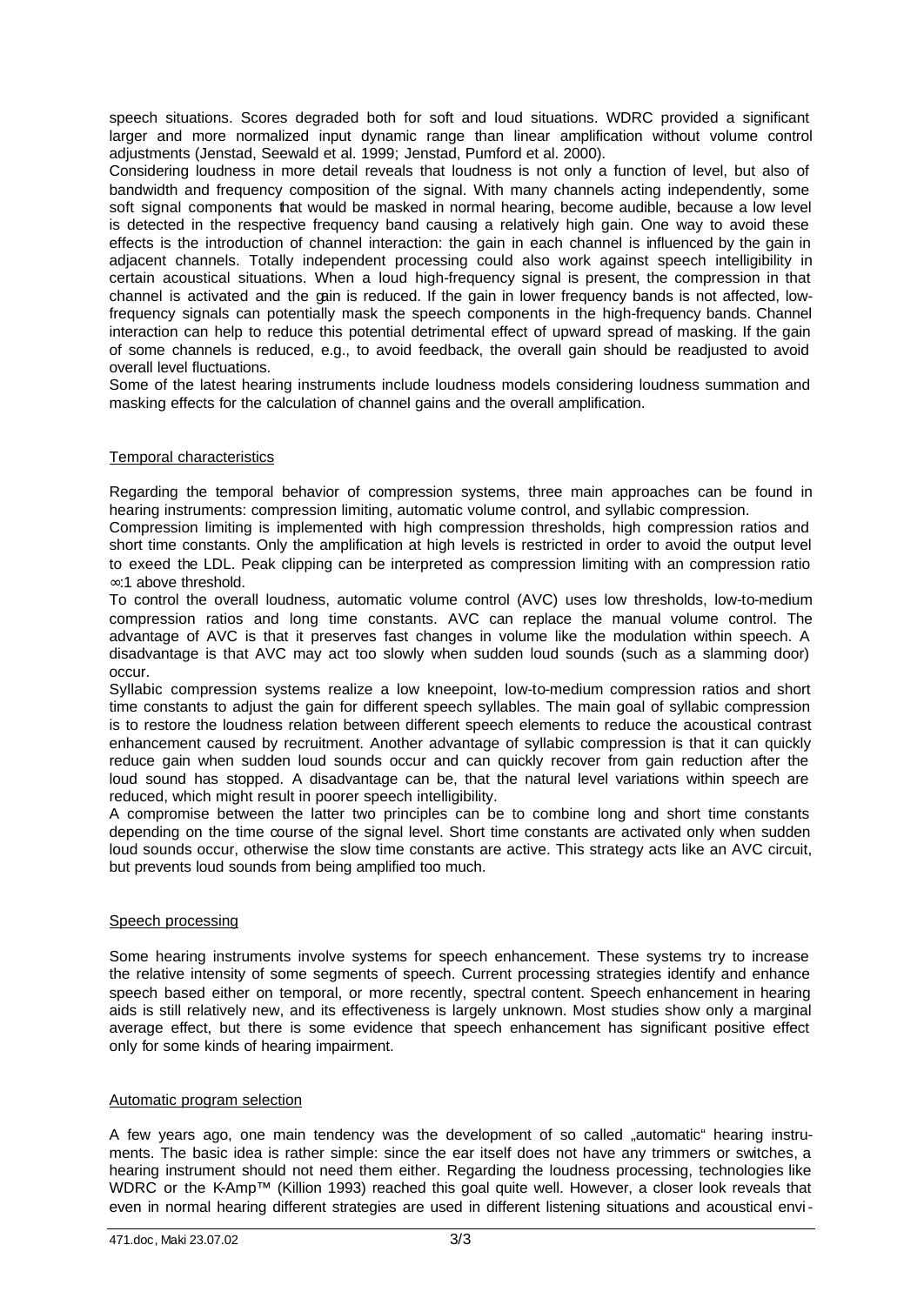ronments. In hearing instruments this strategy was realized in programmable hearing aids having multiple memories. This allowed for an optimized fitting for different situations. In the early days of such hearing instruments, the handling was a major problem due to tiny switches and lacking feedback for "successful" program changes. A remote control made the handling much easier, but caused higher costs.

An obvious idea is a mechanism that allows automatic program changes. This requires an analysis of the acoustical situation by the hearing instrument and decisions about the type of situation and the selection of an appropriate program or the activation of the appropriate signal processing elements (e.g., noise suppression or directional microphones in noisy situations).

An first attempt to distinguish speech from non-speech signals used the characteristic modulation spectrum of speech: speech signals show a characteristic temporal behavior independent of the speaker or the spoken language: the fluctuations (modulation spectrum) of the speech envelope have a chararacteristic maximum at about 4Hz. Hearing instruments can analyze the envelope of the signal in each band, if modulation frequencies typical for speech are found, the signal is classified as speechlike and the gain is kept constant. Otherwise the signal is classified as noise-like and the gain in that channel is reduced. More complex hearing instruments analyze up to four different parameters, which allows a more complex classification.

## Other processing approaches

Some amount of the acoustical energy delivered to the ear canal escapes through openings in the earmold or ITE shell and enters the microphone of the hearing aid again. Especially with high power hearing aids and with open earmolds, amplification can lead to feedback. Several strategies for feedback reduction are used in hearing instruments. Some instruments include notch filters that can be adjusted to the feedback frequency. In multiband instruments, the gain of the channel in which feedback occurs, can be reduced. Feedback reduction is also a side effect of the speech processing mentioned above: if feedback occurs, the feedback tone has a high level, but no modulation. Therefore it is classified as "non-speech" signal, the gain in that channel is reduced and the feedback stops.

Most hearing impaired persons suffer from a reduced speech intelligibility in noisy situations. The ability to understand speech in noisy situations depends primarily on the binaural hearing system processing the signals from both ears. This implies that persons with a symmetrical hearing loss should be fitted bilateral with two hearing instruments. Another approach to improve the signal-tonoise ratio is to use directional microphones. Directionality can be realised using two unidirectional microphones, thus allowing to switch between direcional mode for noisy situations and omnidirectional mode for situations, in which the wearer does not only want to hear sounds from the front. Further processing of the signals from two microphones can be used to control the shape of the directional pattern. An expansion circuit can help to reduce the additional circuit noise generated by directional microphones.

It is well known that the capacity of the brain to filter wanted speech sounds from the unwanted background sounds also degrades with age. Therefore it would be beneficial if the hearing aid could distinguish "wanted" from "unwanted" sounds. Some attempts have been made to reduce noise electronically. One strategy is to reduce gain, either in the low frequencies or in specific bands, when steadystate signals (noise) are detected. Although research findings supporting the efficacy of digital noise reduction systems are mixed, they do indicate that the noise reduction can work to reduce annoyance and possibly improve speech recognition in the presence of non-fluctuating noise. This type of noise reduction is sometimes advocated as complementary processing to directional microphones. While directional microphones can reduce the levels of background noise regardless of its temporal content, they are limited to reducing noise from behind or to the sides of the user.

# **SUMMARY**

Hearing instruments technology has developed quickly and dramatically over the past few years thus providing dramatic potential improvements for hearing impaired subjects.

This paper describes how psychoacoustics can contribute to the assessment of hearing deficiencies. New measurement methods like loudness scaling and new speech tests reveal more information about hearing defiencies that are valuable for the fitting process. The signal processing schemes used in contemporary hearing instruments use psychoacoustic knowledge to improve listening abilities and speech intelligibility in noisy situations, thus creating best possible benefit for the hearing impaired.